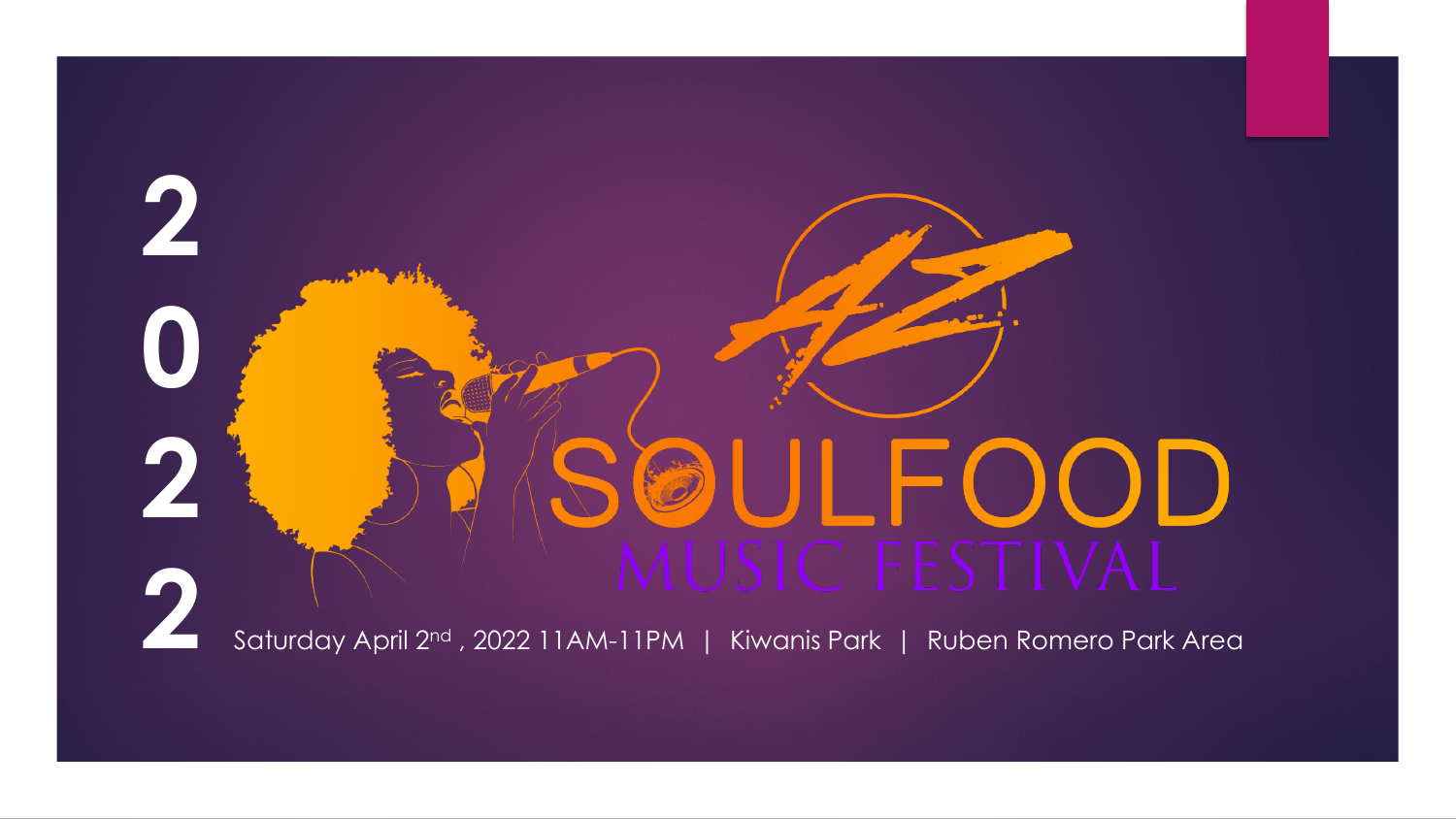Phoenix, AZ is city built on amazing street festivals and soirees. The weather in Phoenix lends to many year-round outdoor activities for foodies, entertainment seekers, concert go-ers and thrill seekers alike.

Popular events have become earmarked for consumer's vacations and holidays, school breaks and often mark the change in seasons.

There was one event however, that was missing from the vibrant line up…

introducing…..

The AZ Soul Food & Music Festival. Combining rich southern foods from regions all over the United States with a plethora of music that has set the heartbeat of a nation. Join us for the Inaugural Event Saturday March 30<sup>th</sup>, 2019 at Indian Steele Park from 10am to 10pm. A percentage of proceeds from the event will benefit Make a Wish/Debbie Gaby Charities (whatever)

General and VIP Access available.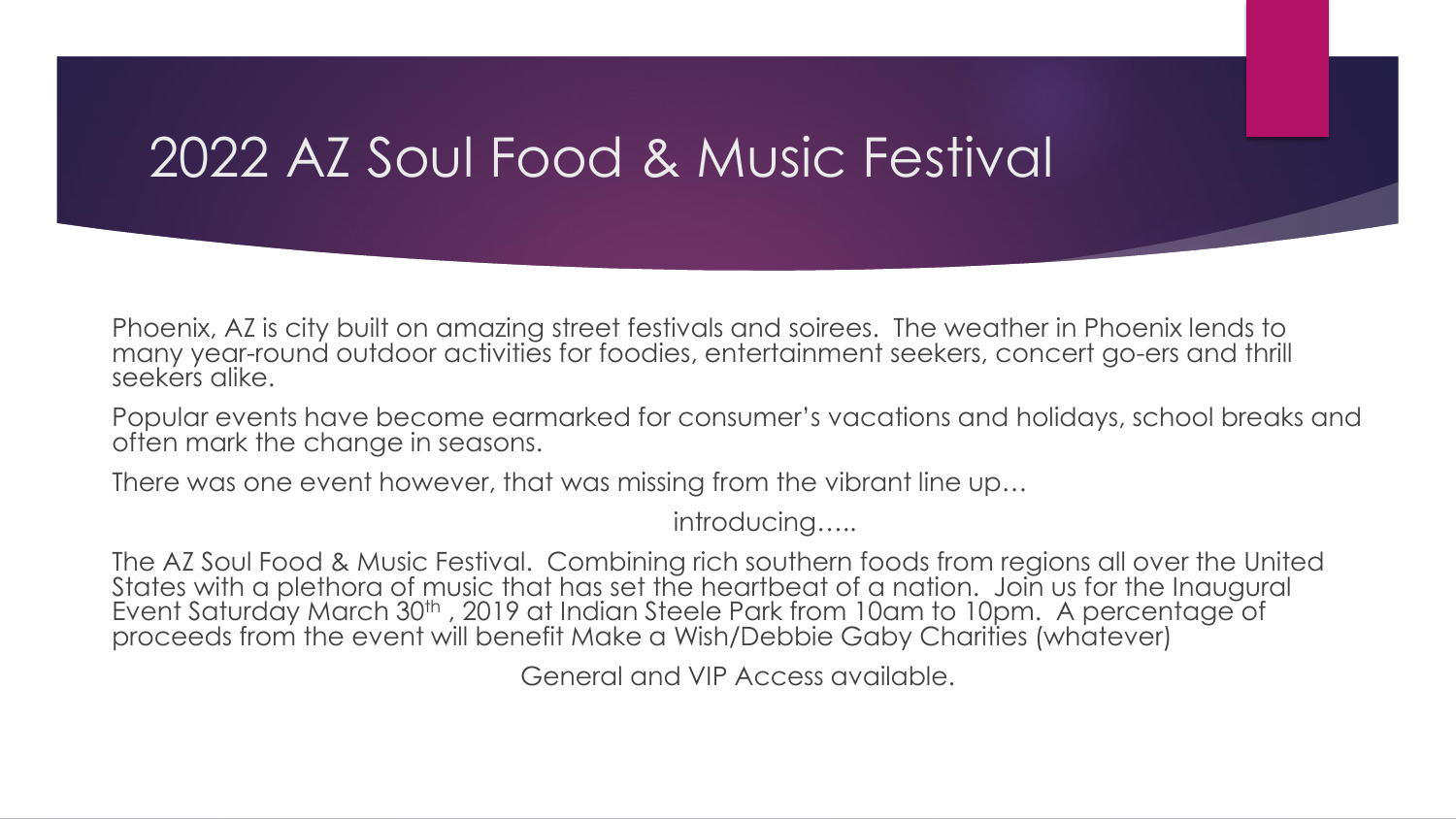#### This event will feature:

- **National Artists**
- **Local artists/bands**
- Kids Stage
- College teams
- **Local Choirs**
- ▶ Vendor booths
- ▶ And....Soul Food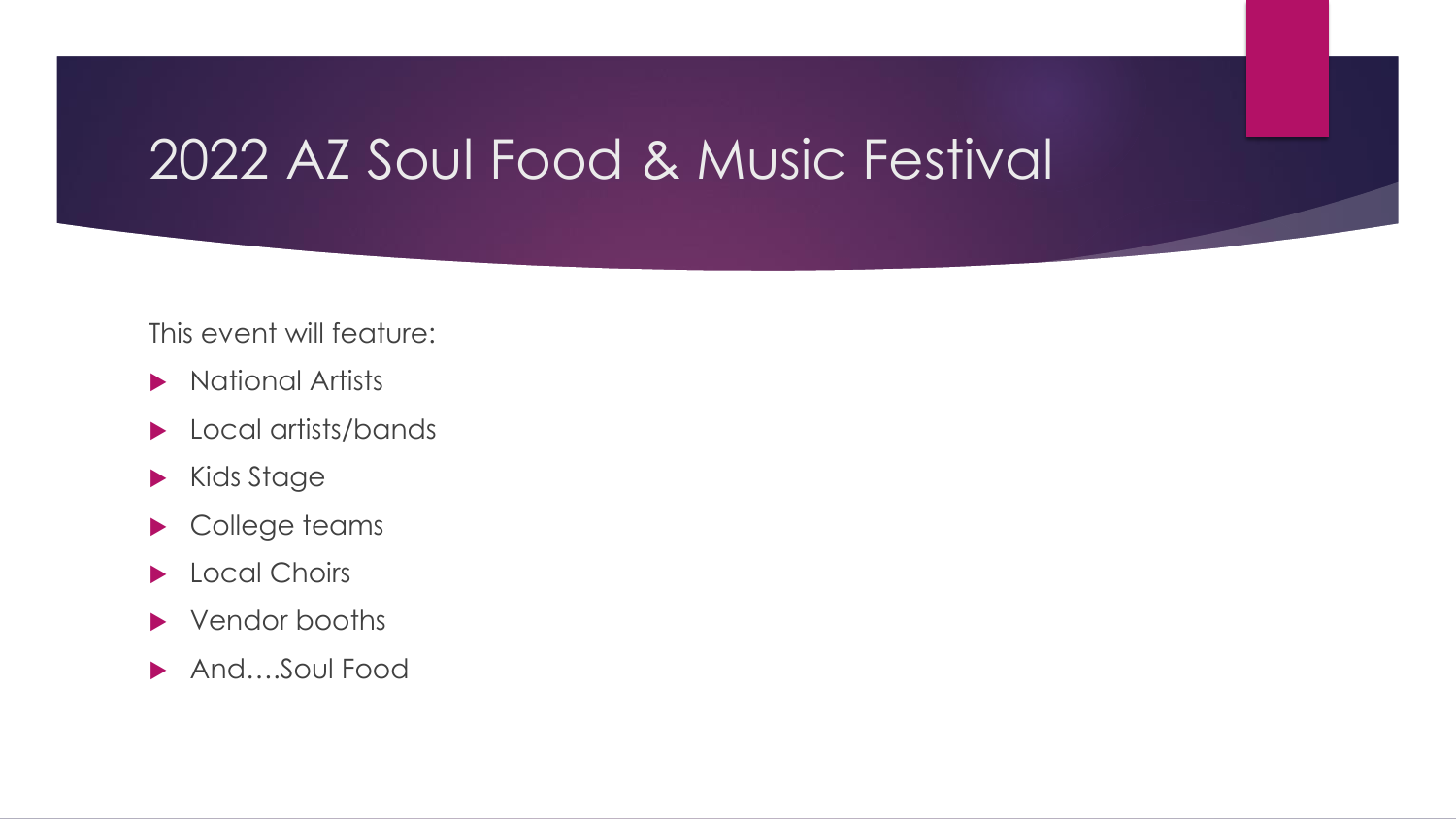Sponsorship Opportunities:

- Presenting Sponsor \$15,000
	- ▶ 10 RESERVED VIP Tickets to event including Food & Beverage
	- ▶ VIP Artist Meet & Greet
	- Prominent placement in full page color advertisement in event program
	- Name and/or Logo on all promotional collateral (website, program, invitation and social media)
	- ▶ VIP Afterparty entrance
	- Inclusion in 12News :30 co-branded commercials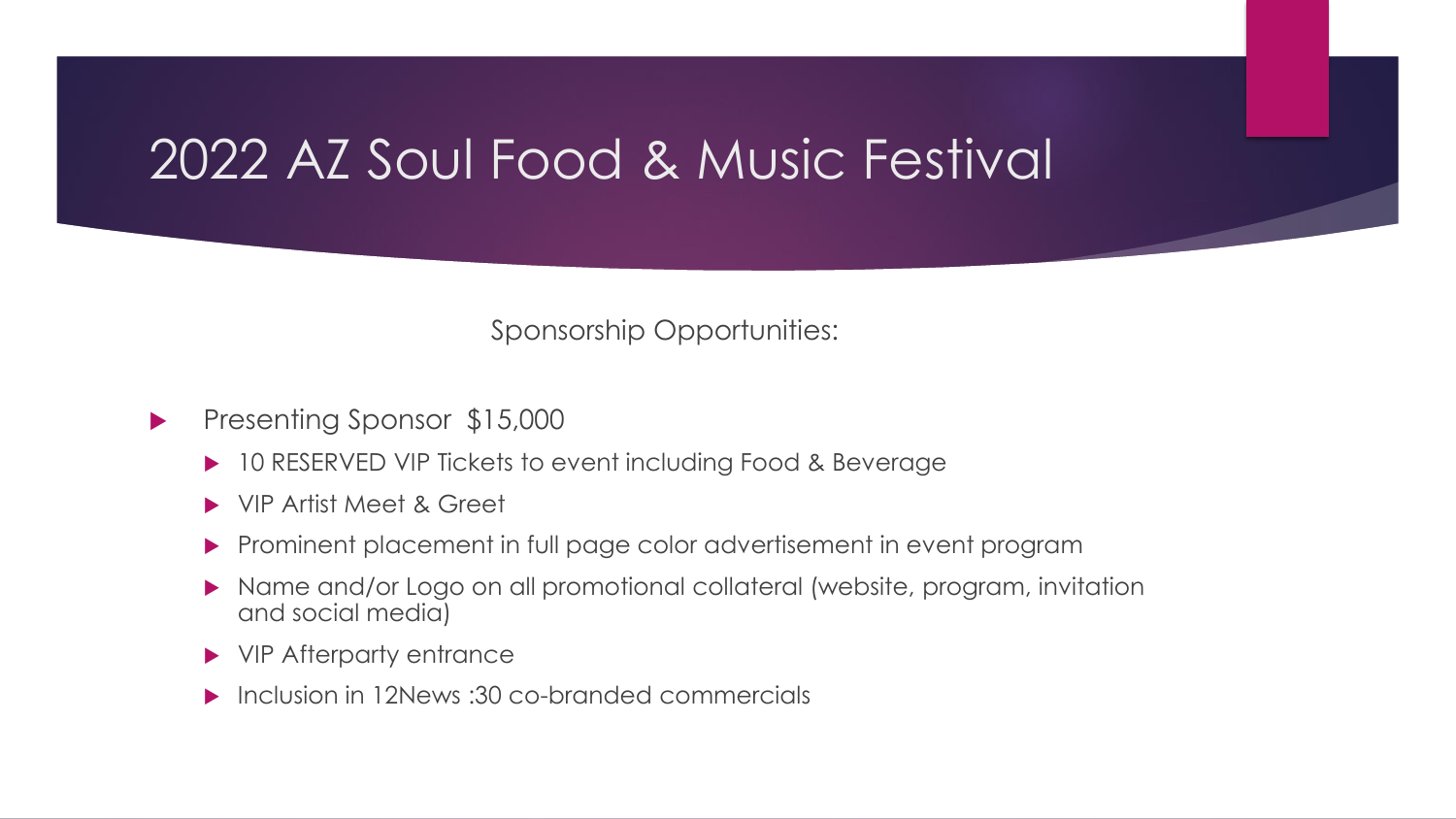Sponsorship Opportunities:

- Title Sponsor \$10,000
	- ▶ 10 RESERVED VIP Tickets to event including Food & Beverage
	- VIP Artist Meet & Greet
	- Prominent placement in full page color advertisement in event program
	- ▶ Name and/or Logo on all promotional collateral (website, program, invitation and social media)
	- ▶ VIP Afterparty entrance